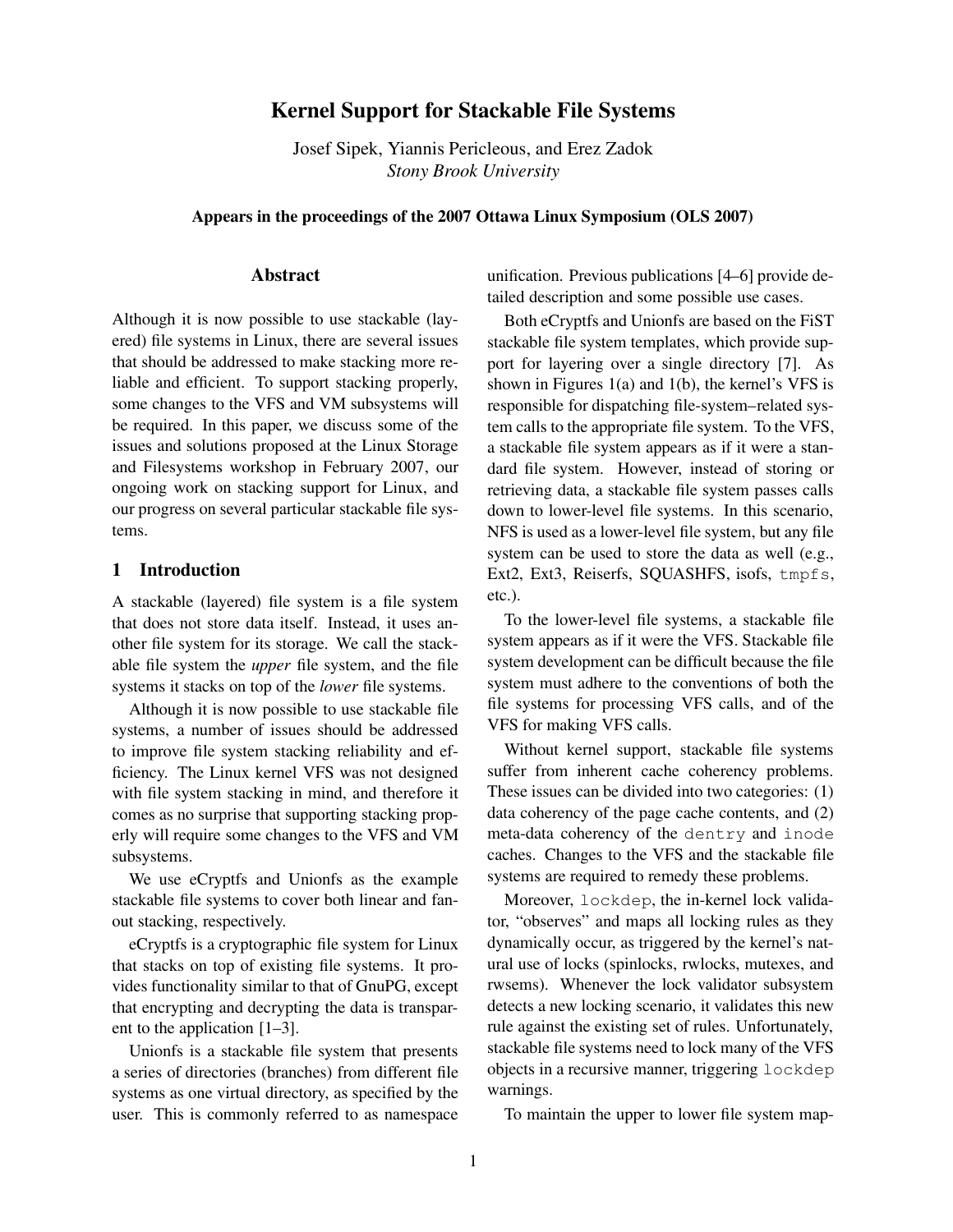

Figure 1: The user processes issue system calls, which the kernel's virtual file system (VFS) directs to stackable file systems. Stackable file systems in turn pass the calls down to lower-level file systems (e.g., tmpfs or NFS).

ping of kernel objects (such as dentrys, inodes, etc.), many stackable file systems share much of the basic infrastructure. The 2.6.20 kernel introduced fs/stack.c, a new file that contains several helper functions useful to stackable file systems.

The rest of this paper is organized as follows. In Section 2 we discuss the cache coherency issues. In Section 3 we discuss the importance of locking order. In Section 4 we discuss fsstack, the emerging Linux kernel support for stacking. In Section 5, we discuss a persistent store prototype we developed for Unionfs, which can be of use to others. Finally, we conclude in Section 6.

## **2 Cache Coherency**

There are two different cache coherency issues that stackable file systems must overcome: data and meta-data.

## **2.1 Data Coherency**

Typically, the upper file system maintains its own set of pages used for the page cache. Under ideal conditions, all the changes to the data go through the upper file system. Therefore, either the upper file system's write inode operation or the writepage address space operation will have a chance to transform the data as necessary (e.g., eCryptfs needs to encrypt all writes) and write it to the lower file system's pages.

Data incoherency occurs when data is written to

the lower pages directly, without the stacked file system's knowledge. There are two possible solutions to this problem:

- **Weak cache coherency** : NFS also suffers from cache coherency issues as the data on the server may be changed by either another client or a local server process. NFS uses a number of assertions that are checked before cached data is used. If any of these assertions fail, the cached data is invalidated. One such assertion is a comparison of the ctime with what is cached, and invalidating any potentially outof-date information.
- **Strong cache coherency** : Another possible solution to the cache coherency problem is to modify the VFS and VM to effectively inform the stackable file systems that the data has changed on the lower file system. There are several different ways of accomplishing this, but all involve maintaining pointers from lower VFS objects to *all* upper ones. Regardless of how this is implemented, the VFS/VM must traverse a dependency graph of VFS objects, invalidate all pages belonging to the corresponding upper addresses spaces, and sync all of the pages that are part of the lower address spaces.

Both approaches have benefits and drawbacks.

The major benefit of the weak consistency approach is that the VFS does not have to be modi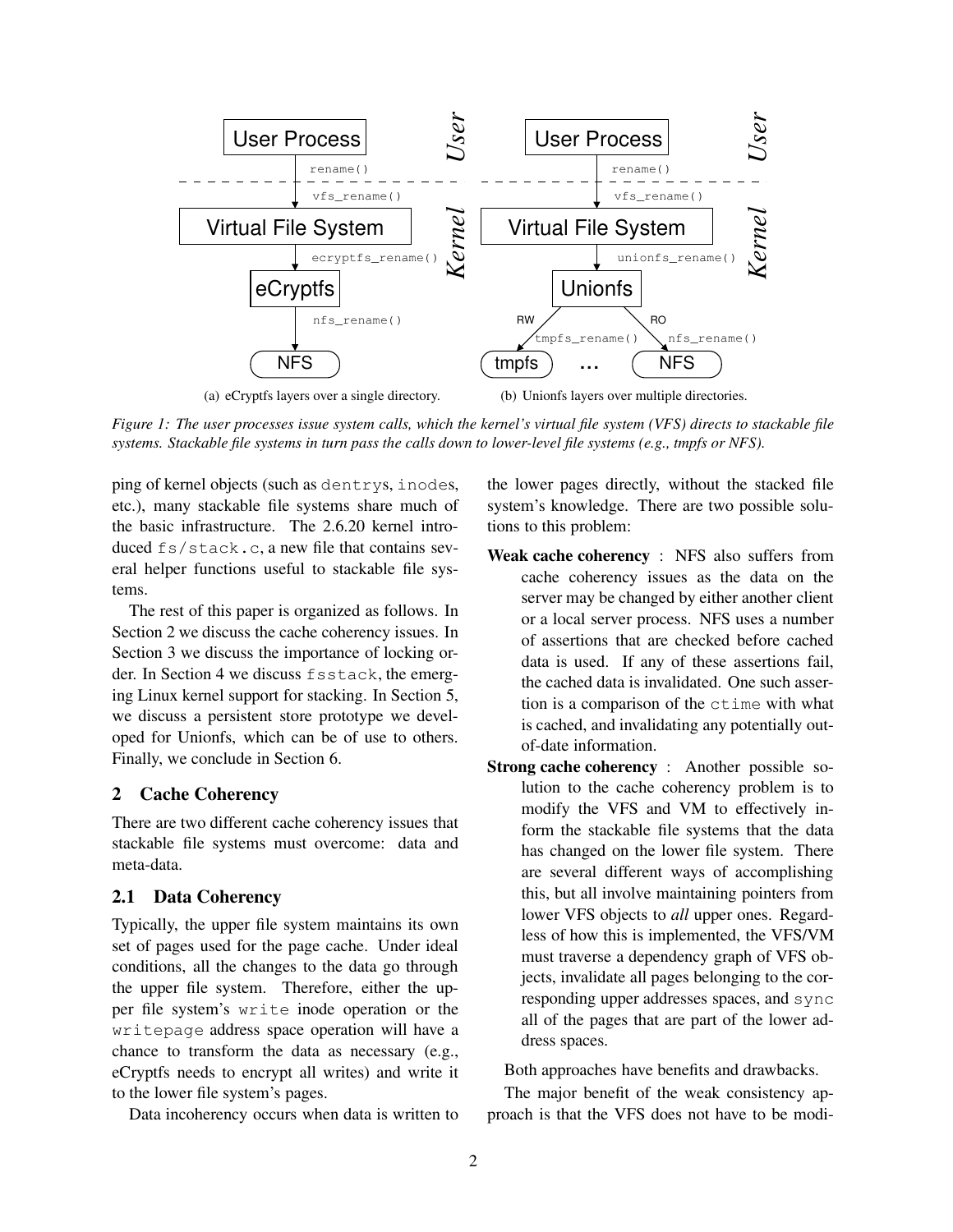fied at all. The major downside is that *every* stackable file system needs to contain a number of these checks. Even if helper functions are created, calls to these functions need to be placed throughout the stackable file systems. This leads to code duplication, which we try to address with fsstack (see Section 4).

The most significant benefit of the stronger coherency approach is the fact that it guarantees that the caches are always coherent. At the same time, it requires that the file system use the page cache properly, and that the file system supplies a valid address space operations vector. Some file systems do not meet these requirements. For example, GPFS (created by IBM) only has readpage and writepage, but does not have any other address space operations. If the cache coherency is maintained at the page-cache level, the semantics of using a lower file system that does not define the needed operations would be unclear.

#### **2.2 Meta-Data Coherency**

Similar to the page cache, many VFS objects, such as the cached inode and dentry objects, may become inconsistent. The meta-data contained in these caches includes the  $\{a, c, m\}$ times, file size, etc.

Just as with data consistency, either a strong or a weak cache coherency model may be used to prevent the upper and lower VFS objects from disagreeing on the file system state. The benefits and drawbacks stated previously apply here as well (e.g., weak coherency requires code duplication in most stackable file systems).

#### **2.3 File Revalidation**

The VFS currently allows for dentry revalidation. NFS and other network file system are the few users of this. A useful addition to this dentry revalidation operation would be an equivalent file operation. Given a struct file, this would allow the file system to check for validity and repair any inconsistencies.

Unionfs works around the lack of file revalidation by calling its own helper function in the appropriate struct file operations. The reason Unionfs requires this is due to the possibility of a branch management operation changing the number or order of branches, and the lower struct file pointers need to be updated.

## **3 Locking Order**

Since stackable file systems must behave as both a file system and the VFS, they need to lock many of the VFS objects in a recursive manner, triggering warnings about potential deadlocks. The in-kernel lock validator, lockdep, dynamically monitors the kernel's usage of locks (spinlocks, rwlocks, mutexes and rwsems) and creates rules. Whenever the lock validator subsystem detects a new locking scenario, it validates this new rule against the existing set of rules.

The lockdep system is aware of locking dependency chains, such as: parent→child→xattr→quota. However, it does not understand that a stackable file system may cause recursion in the VFS. For example, the VFS may indirectly (but safely) call itself;  $vfs$ -readdir can call a stackable file system on one directory, which can in turn call vfs readdir again on other lower directories. Each time vfs readdir is called, the corresponding i mutex is taken. This triggers a lockdep warning, as it considers this situation a potential place for a deadlock, and warns accordingly. In other words, lockdep needs to be informed of the hierarchies between stacked file systems. This, however, would require adding a "stacked" argument to many functions in the VFS, and passing that information to lockdep.

#### **4 fsstack**

The code duplication found in many stackable file systems (such as eCryptfs, Unionfs, and our upcoming cachefs) is another problem. The 2.6.20 kernel introduced fs/stack.c, a new file, which contains several useful helper functions. We are working on further abstractions to the stacking API in Linux.

Each stackable file system must maintain a set of pointers from the upper (stackable file system) objects to the lower objects. For example, each Unionfs inode maintains a series of lower inode pointers.

Currently, there are two ways to keep track of lower objects. Linear (one lower pointer) and fan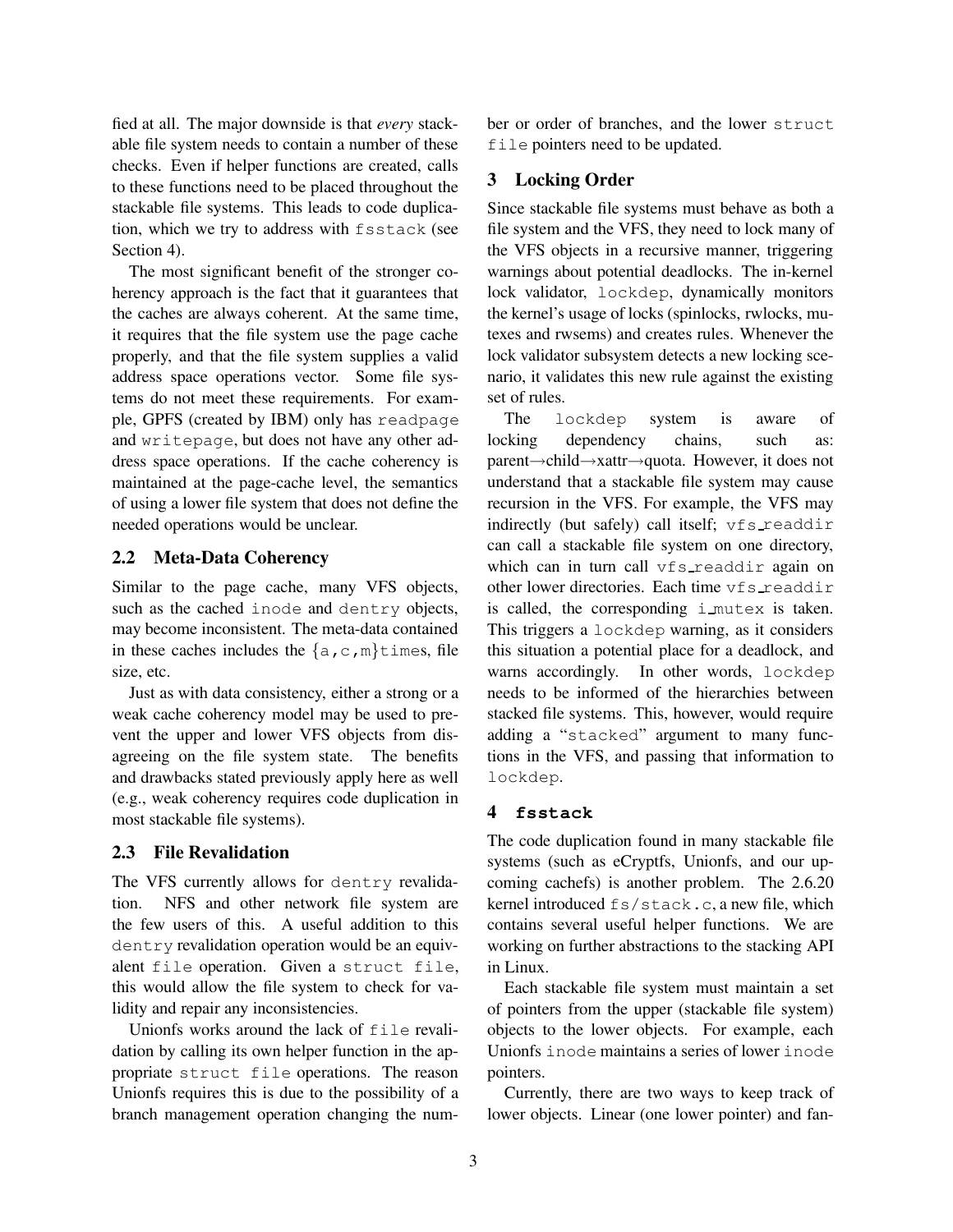out (several lower pointers). Fan-out is the more interesting case, as linear stacking is just a special case of fan-out, with only one branch. Quite frequently, Unionfs needs to traverse all the branches. This creates the need for a for each branch macro (analogous to for each node), which would decide when to terminate.

A "reference" stackable file system, much like NullFS in many BSDs, would allow stackable file system authors to easily create new stackable file systems for Linux. This reference file system should use as many of the fsstack interfaces as possible. Currently, the closest thing to this is Wrapfs [7], which can be generated from FiST. Unfortunately, the generated code does not follow proper coding style and general code cleanliness.

In Section 2.1, we considered a weaker form of the cache coherency model. This model suffers from the fact that a large number of the coherency checks (e.g., checking the  $\{a, c, m\}$ times) will need to be duplicated in each stackable file system. Using fsstack avoids this problem by making use of generic functions to perform operations common to all stackable file systems. The code necessary to invalidate and revalidate the upper file system objects could be shared by several file systems. However, *each* file system must call these helper functions. If a bug is discovered in one stackable file system (e.g., a helper function should be called but is not), the fix may have to be ported to other file systems.

Stackable file systems must behave as a file system from the point of view of the VFS, yet they must behave as the VFS from the point of view of the file systems it is stacked on top of. Generally, the most complex code occurs in the file system lookup code. One idea, proposed at the 2007 Linux Storage and Filesystem workshop, was to divide the current VFS lookup code into two portions, and to allow the file system to override part of the functionality via a new inode operation. The default operation would have functionality identical to the current lookup code. The flexibility allowed by this code refactoring would simplify some of the code in more complex file systems. For example, Ext2 could use the generic lookup code provided by the VFS, while a file system requiring more complex lookup code, such as Unionfs, can provide its own

lookup helper which performs the necessary operations (e.g., to perform namespace unification).

## **5 On Disk Format (ODF)**

We have developed an On Disk Format (ODF) to help Unionfs 2.0 persistently store any meta-data it needs, such as whiteouts. ODF is a small file system on a partition or loop device. The ODF has helped us resolve most of the critical issues that Unionfs 1.x had faced, such as namespace pollution, inode persistence, readdir consistency and efficiency, and more. Since, all the meta-data is kept in a separate file system instead of in the branches themselves, Unionfs can be stacked on top of itself and have overlapping branches.

Such a format can be used by any stackable file system that needs to store meta-data persistently. For example, a versioning file system may use it to store information about the current version of a file, a caching file system may use it to store information about the status of the cached files. Unionfs benefits in many ways as well, for example there is no namespace pollution, and Unionfs can be stacked on itself.

By keeping all the meta-data together in a separate file system, simply creating an in-kernel mount can be used to easily hide it from the user, assuring that the user will not temper with the meta-data. Also, it becomes easier to backup the state of the file system by simply creating a backup of the ODF file system. If a file system which statically allocates inode tables is used, the user must estimate the number of inodes and data blocks the ODF will need before hand. Using a file system which allocates inode blocks dynamically (e.g., XFS) fixes this problem. This is a shortcoming of the file system, and not ODF itself.

The ODF can use another file system, such as Ext2 or XFS, to store the meta-data. Another possibility we are looking at for the future is to build an ODF file system that will have complete control of how it stores this meta-data, thus allowing us to make it more efficient, flexible and reusable.

# **6 Conclusion**

Stackable file systems can be used today on Linux. There are some issues which should be addressed to increase their reliability and efficiency. The ma